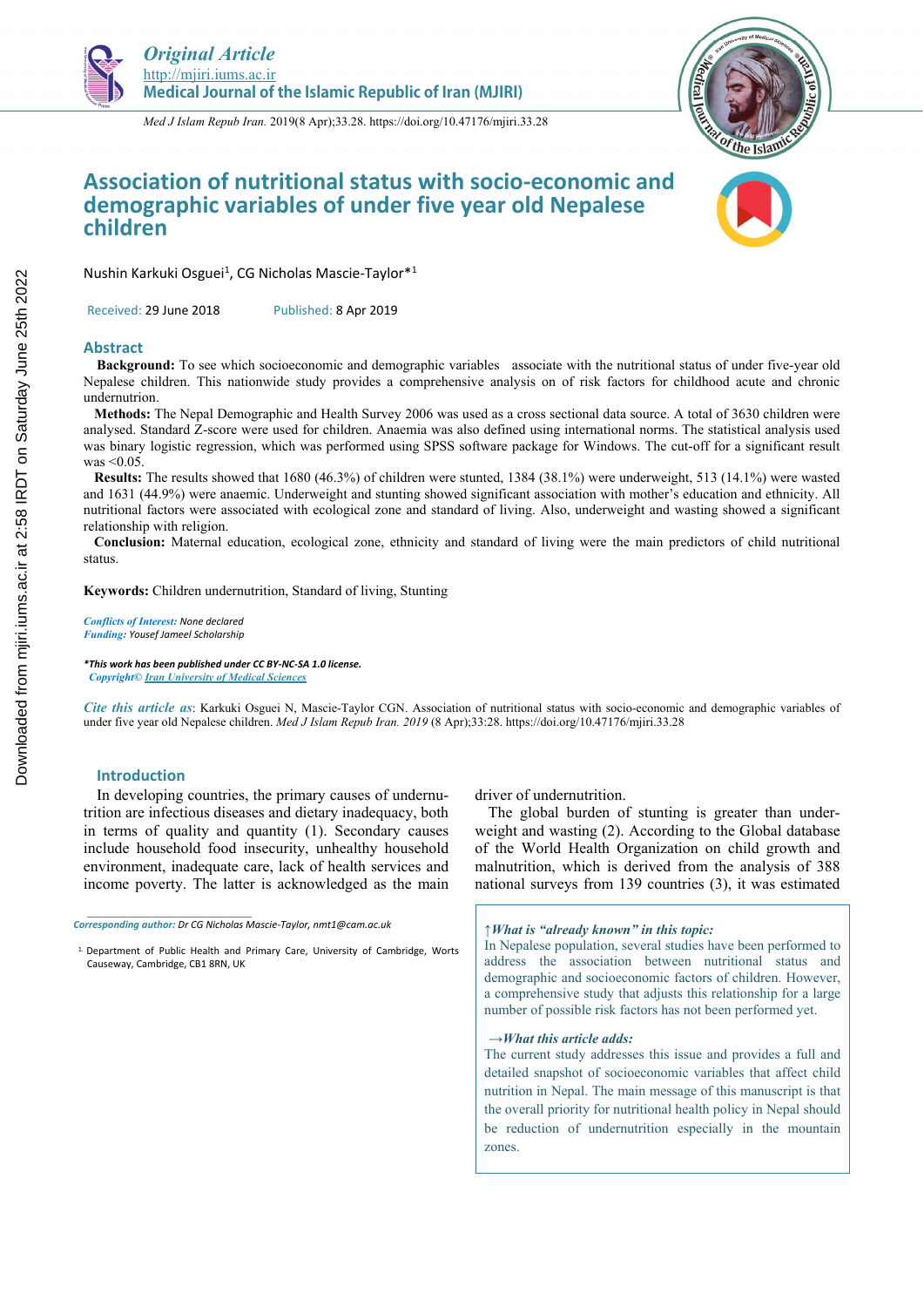that among children under five years old, 16.0% (104 million) were underweight, 26.7% (171 million, 167 million in developing country) were stunted (4) and 9.0% were wasted. The overall prevalence of underweight was higher in Africa and Asia (19.3% and 19.5%, respectively). Also, the highest prevalence of stunting was observed in Africa and Asia (38.2% and 27.5%, respectively), while the percentage of wasting was quite similar in Africa and Asia (10.0% and 10.8%, respectively) (5).

Anaemia is also a public health problem in many developing countries. Using the 1993-2005 WHO database on anaemia, it has been estimated that anaemia affects a quarter (1.62 billion) of people in the World (6). The prevalence of anaemia is 9% in developed counties and 43.0% in developing counties. Globally, it is estimated that 47.4% of children under five years old, are anaemic. The estimates show that Asia is affected by anaemia more than other continents, followed by Africa (6).

Nepal is one of the developing countries in which undernutrition is a serious public health problem in children less than five years old. Undernutrition is recognised as a leading factor that leads to increased morbidity and mortality in children. Anaemia is also a major health problem among young children in this country.

So far, there have been several comprehensive health studies and reports in Nepal, which emphasize the problems of undernutrition in Nepal. For example, the report in 1984, which focused on the key determinants of nutrition, showed a high prevalence of stunting (65%) in children living in the districts of Bara and Rautahat of the Terai zone (7). The results of another study, which followed up the growth of 5-12 months children in the Bhaktapur district, showed that the growth curves of a significant number of these children fell below the 3<sup>rd</sup> percentile after one year of age (8). A high prevalence of undernutrition has also been reported in other age groups including 45% stunting and 52% underweight in 6-10 years old children (9), and 40% in the general population (2).

Anaemia is another public health problem with high prevalence (10,11). According to the Nepal's Ministry of Health (12), 78% of children aged 6-59 months are anaemic. The most common causes of anaemia in Nepal are considered to be inadequate intake of iron from food and parasitic infections including malaria, which is endemic in some parts of the country (12).

The present study, attempted to determine the main socio-economic, demographic and geographic factors which were associated with undernutrition and anaemia in under five years old Nepalese children. Anaemia and undernutrition, especially in younger children, are important public health issues.

## **Methods**

Nepal is located in South-East Asia in the lap of the Himalayas. Nepal is made up of Mountain, Hills and the Terai (plains) ecological zones and is divided into the five developmental regions of Far-western, Mid-western, Western, Central and Eastern. Total population of Nepal is 28 million (13) and is ethnically diverse with over 100 castes.

As reported in the 2011 census, 123 mother tongues are spoken in Nepal. Most people, 44.6% (11,826,953), speak Nepali as their mother tongue and 11.7% (3,092,530) speak Maithili (14). Nepal is socially stratified in a caste system. There is no clear distinction between caste and ethnicity in colloquial Nepali (15). Recently, caste and ethnicity have taken a crucial role in Nepalese society following the governmental changes that led to establishment of a federal republic.

The 2006 Nepal Demographic and Health Survey (12) obtained a cross sectional information from a random sample of households in which there were young children. The sampling frame for this DHS survey was based on enumeration areas used in the 2001 Nepal population census. The country is made up of 14 zones which are subdivided into a total of 75 districts. The districts are then subdivided into Village Development Committees (VDCs) and VDCs were subdivided into the wards. Ward and subward were used as the primary sampling unit (PSU) in rural areas. A two-stage stratified, probability proportional to size (PPS) sampling resulted in the final sample size of 9,036 households. Using the PPS technique, a total of 260 PSU (178 in rural and 82 in urban areas) were selected in the first stage by systematic sampling. The households in the selected wards were enumerated in the second stage. Using systematic sampling, 36 households in rural areas and 30 households in urban areas were selected. Based on this sampling method, the design effect was considered in all analyses.

In total 3630 children were studied from across the country. The criteria for inclusion of the children in this study consisted of having a Nepalese-speaking mother and having an age younger than five years old. All the children for whom a complete profile of age, height, weight and socio-economic and demographic factors (parental education, parental occupation, households' demographic characteristics and households' standard of living) could not be obtained were excluded from this study. Height and weight were measured and in children the z-scores of height-for-age (HAZ), weight-for-age (WAZ) and weightfor-height (WHZ) were calculated using the WHO 2006 reference values. Children with WAZ, HAZ or WHZ values of <−2 were classified as underweight, stunted or wasted, respectively. The analyses controlled the impact of children's age and sex on z-scores. Haemoglobin concentration was determined from a finger prick of blood and use of a portable hemocue. At the population level, haemoglobin concentration is the most reliable indicator for definition of anaemia (16). An altitude adjusted haemoglobin concentration was calculated using the following CDC formula (17-20):

 $_{\text{ad}}Hb = -0.32 \times (Alt \times 0.0033) + 0.22 \times (Alt \times 0.0033)$ 

Where <sub>ad</sub>Hb is adjustment haemoglobin value in g/l and Alt is altitude in metres. The calculated  $_{ad}$ Hb was rounded up or down to the nearest 1 g/L value and it was subtracted from each individual's actual haemoglobin reading. The adjusted haemoglobin concentrations were used in all analyses.

The cut-off for anaemia is  $\leq 110$  g/l for children.

The demographic and socio-economic indicators used in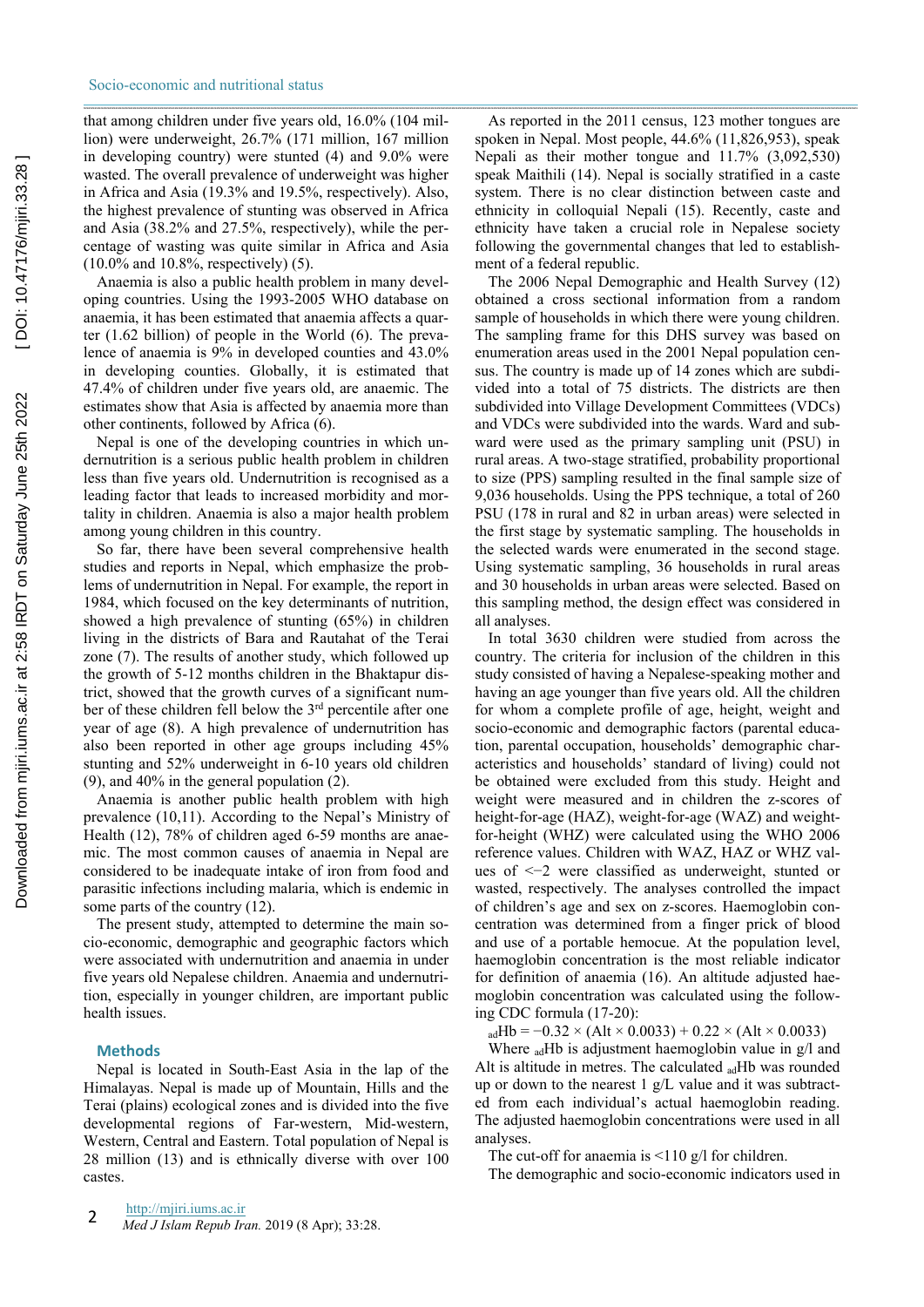this study were (1) parental education with four categories of (i) no education, (ii) primary, (iii) secondary or (iv) higher education, (2) parental occupation with five categories of (i) professional, technician, managerial and clerical (PTMC), (ii) sales and services  $(S \& S)$ , (iii) agricultural, (iv) skilled and unskilled manual (S & U Manual), and (v) unemployed, and finally, (3) household's geographic characteristics with three categories of (i) place of residence (urban/rural), (ii) ecological zone (Terai, Hill and Mountain) and (iii) geographical region (Far-western, Mid-western, Western, Central and Eastern). Households were also compared by their size into two groups of 1-4 and 5 and more family members. Households were categorised into four religious groups of Hindu, Buddhist, Muslim and other religions (Christian and Kirat).

Ethnicity was categorised into seven groups (disadvantaged non-Dalit, Dalit, disadvantage Janajatis, upper caste, advantaged Janajatis, religious minority and other) according to the methodologies detailed in a MEASURE DHS program report (21), a World Bank report (22) and a UK Department for International Development report (23). The households' standard of living were categorized into having (1) safe drinking water, which is defined as the water with physical, chemical and microbial characteristics that meet national standards or WHO guidelines, and access to drinking water means that the source is less than 1 kilometre (30 minutes by foot) away from its place of use (2) toilet meeting MDG, (3) electricity with binary categories of 'yes' or 'no', (4) type of cooking fuel, and (5) main material used in floor, wall and roof construction with two categories of poor and not poor. Also, the households were classified according to ownership of assets based on having more than one asset (television, radio, telephone, bicycle and motorbike) or having no asset. Ownership of assets is a factor that is related to household's wealth and hence children's nutritional status.

Ownership of radio and television were included as they provided capacity of receiving health messages. Possession of vehicle and its type is related to the possibilities of transportation in emergency medical conditions.

Binary logistic regression analyses with "Enter" variable selection method were used to examine the relationship between child nutritional indictors and the socioeconomic and demographic variables. Multicollinearity between independent variables has been checked. In regression models, using VIF (variance inflation factor), tolerance (1/VIF), eigenvalues and condition index, the independent variables including all socio-economic and demographic variables, were tested for the presence of multicollinearity. The Hosmer-Lemeshow test was used to assess the goodness of fit.

In order to explore the interaction effects, the second order interactions between independent variables used in this report were analysed using binary logistic regressions. The statistical analysis was performed with the SPSS software package for Windows, version 17 released in 2008 (Chicago: SPSS Inc). The cut-off for a significant result was <0.05.

## **Results**

#### *Children*

The demographic characteristics of 3630 children entered into this study are presented in Table 1. Socioeconomic variables were used in this study including: parental education, parental occupation, place of residence, ecological zones, region, number of household members, religion, drinking water meeting MDG, toilet meeting MDG, electricity, cooking fuel, assets, main floor materials, main walls materials and main roof materials. The variables, which showed significant association with nutritional status, are presented in the tables.

There was clear evidence of undernutrition with 1680

*Table 1.* Demographic characteristics of children (children aged <5 years, Nepal Demographic and Health Survey 2006)

| Variables                   |                           | Number | Percent $(\% )$ |
|-----------------------------|---------------------------|--------|-----------------|
| Sex                         | Male                      | 1913   | 52.7            |
|                             | Female                    | 1717   | 47.3            |
| Education status of mother  | Higher                    | 98     | 2.7             |
|                             | Secondary                 | 719    | 19.8            |
|                             | Primary                   | 655    | 18.0            |
|                             | No education              | 2158   | 59.4            |
| Education status of father  | Higher                    | 294    | 8.1             |
|                             | Secondary                 | 1454   | 40.1            |
|                             | Primary                   | 1046   | 28.8            |
|                             | No education              | 836    | 23.0            |
| Number of household members | $1-4$                     | 988    | 27.2            |
|                             | $\geq 5$                  | 2642   | 72.8            |
| Mother's occupation         | PTMC*                     | 56     | 1.5             |
|                             | $S & S^+$                 | 166    | 4.6             |
|                             | Agricultural              | 2712   | 74.7            |
|                             | S & U Manual:             | 91     | 2.5             |
|                             | Unemployed                | 605    | 16.7            |
| Father's occupation         | PTMC*                     | 584    | 16.1            |
|                             | $S & S^+$                 | 614    | 16.9            |
|                             | Agricultural              | 1411   | 38.9            |
|                             | S & U Manual <sup>†</sup> | 900    | 24.8            |
|                             | Unemployed                | 121    | 3.3             |
| Religion                    | Hindu                     | 3156   | 86.9            |
|                             | <b>Buddhist</b>           | 242    | 6.7             |
|                             | Muslim                    | 138    | 3.8             |
|                             | Other                     | 94     | 2.6             |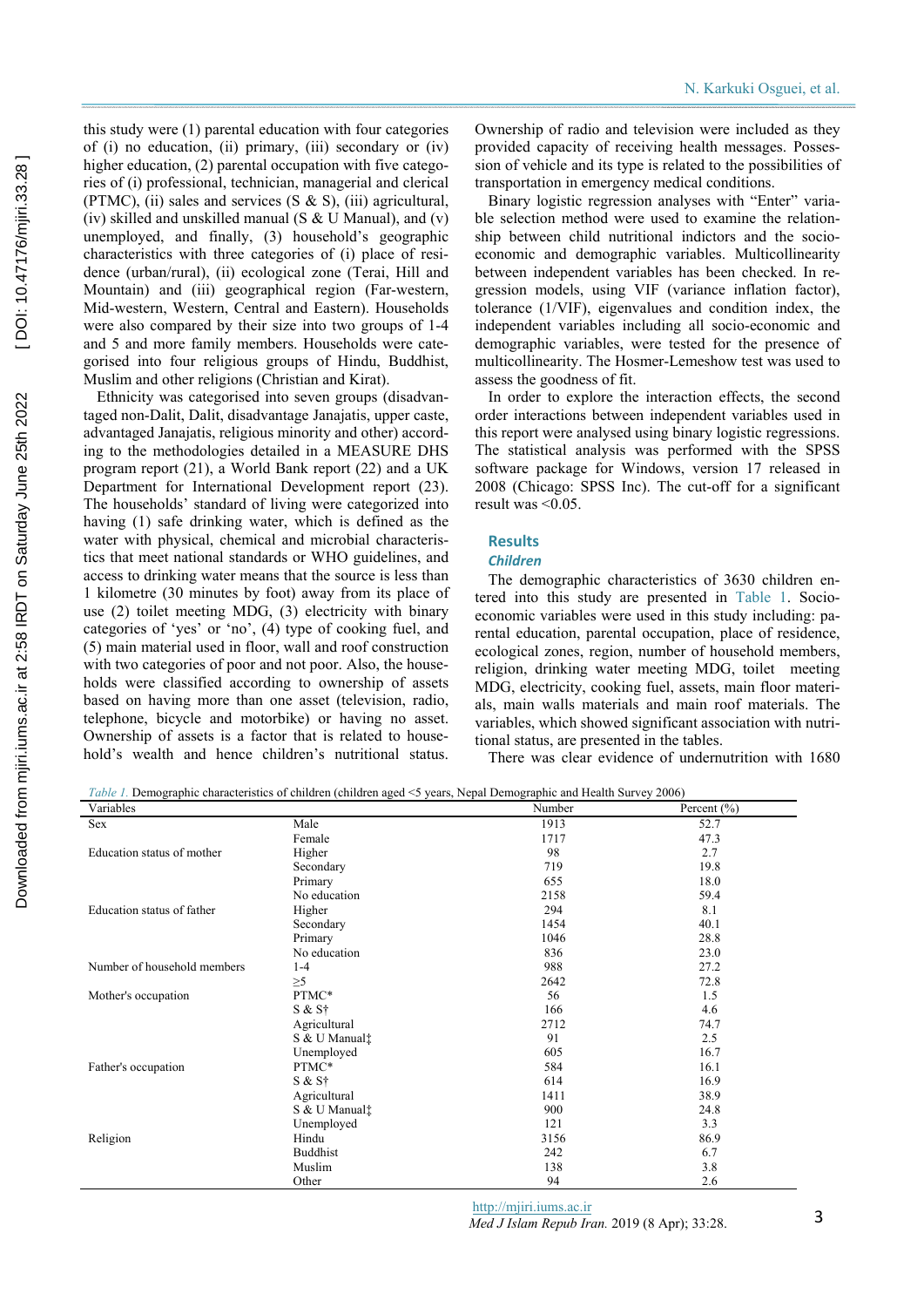# Socio-economic and nutritional status

| Table 1. Ctd       |                         |             |      |      |
|--------------------|-------------------------|-------------|------|------|
| Ethnicity          | Dalit                   |             | 516  | 14.2 |
|                    | Disadvantaged non-Dalit |             | 275  | 7.6  |
|                    | Disadvantaged Janajatis |             | 593  | 16.3 |
|                    | Religious Minority      |             | 138  | 3.8  |
|                    | Advantaged Janajatis    |             | 133  | 3.7  |
|                    | Upper caste             |             | 1334 | 36.7 |
|                    | Other                   |             | 641  | 17.7 |
| Place of residence | Urbanity                | Urban       | 842  | 23.2 |
|                    |                         | Rural       | 2788 | 76.8 |
|                    | Ecological zone         | Mountain    | 546  | 15.0 |
|                    |                         | Hill        | 1428 | 39.3 |
|                    |                         | Terai       | 1656 | 45.6 |
|                    | Region                  | Eastern     | 801  | 22.1 |
|                    |                         | Central     | 885  | 24.4 |
|                    |                         | Western     | 643  | 17.7 |
|                    |                         | Mid-western | 637  | 17.5 |
|                    |                         | Far-western | 664  | 18.3 |

\* Professional, technician, managerial and clerical

† Sales and services

‡ Skilled and unskilled manual

(46.3%) of children being stunted, 1384 (38.1%) were underweight, 513 (14.1%) were wasted and 1631 (44.9%) were anaemic.

## *Underweight*

All mother's education, ecological zone, region, reli-

gion, ethnicity, toilet, assets and main floor material were significantly associated with underweight (Table 2). Children with highly educated mothers were 2.38 times more unlikely of being underweight than children of mothers with no education. Muslim and Hindu children were 2.80 and 2.47 times, respectively, more unlikely of being un-

*Table 2.* Binary logistic regression analysis of underweight and wasting by demographic and socio-economic variables (children aged <5 years, Nepal Demographic and Health Survey 2006)

| Nutritional status | Variables           |                     | Analysis † |              |              |               |
|--------------------|---------------------|---------------------|------------|--------------|--------------|---------------|
| Underweight        |                     |                     | $\chi^2$   | $\mathbf{p}$ | $OR*$        | 95% CI        |
|                    | Mother's education  | Higher              | 13.30      | 0.004        | 0.42         | $0.20 - 0.90$ |
|                    |                     | Secondary           |            |              | 0.77         | $0.60 - 0.98$ |
|                    |                     | Primary             |            |              | 0.73         | $0.60 - 0.90$ |
|                    |                     | No education        |            |              | $\mathbf{1}$ |               |
|                    | Ecological zone     | Mountain            | 1.16       | 0.050        | 1.02         | 080-1.32      |
|                    |                     | Hill                |            |              | 0.93         | $0.77 - 1.12$ |
|                    |                     | Terai               |            |              | $\mathbf{1}$ |               |
|                    | Region              | Eastern             | 24.41      | < 0.002      | 0.59         | $0.45 - 0.77$ |
|                    |                     | Central             |            |              | 0.78         | $0.61 - 1.00$ |
|                    |                     | Western             |            |              | 0.94         | $0.79 - 1.22$ |
|                    |                     | Mid-western         |            |              | 1.00         | $0.79 - 1.22$ |
|                    |                     | Far-western         |            |              | 1            |               |
|                    | Religion            | Hindu               | 20.82      | < 0.001      | 2.47         | 1.42-4.30     |
|                    |                     | <b>Buddhist</b>     |            |              | 1.39         | $0.74 - 2.61$ |
|                    |                     | Muslim              |            |              | 2.80         | 1.45-5.41     |
|                    |                     | Other               |            |              | $\mathbf{1}$ |               |
|                    | Ethnicity           | Dalit               | 29.44      | < 0.001      | 1.34         | $1.02 - 1.75$ |
|                    |                     | Disadvantaged non-  |            |              | 1.27         | $0.93 - 1.73$ |
|                    |                     | Dalit               |            |              |              |               |
|                    |                     | Disadvantaged Jana- |            |              | 0.89         | $0.68 - 1.16$ |
|                    |                     | jatis               |            |              |              |               |
|                    |                     | Religious Minority  |            |              | 1.31         | 0.88-1.95     |
|                    |                     | Advantaged          |            |              | 0.88         | 069-1.14      |
|                    |                     | Janajatis           |            |              |              |               |
|                    |                     | Upper caste         |            |              | 1.09         | $0.87 - 1.37$ |
|                    |                     | Other               |            |              | 1            |               |
|                    | Toilet meeting      | Yes                 | 5.86       | 0.005        | 0.78         | $0.65 - 0.96$ |
|                    | <b>MDG</b>          | N <sub>0</sub>      |            |              | 1            |               |
|                    | Assets              | No assets           | 7.59       | 0.011        | 1.28         | 1.07-1.52     |
|                    |                     | $1+$                |            |              | $\mathbf{1}$ |               |
|                    | Main floor material | Poor                | 8.23       | 0.013        | 1.47         | 1.10-1.91     |
|                    |                     | Not poor            |            |              | $\mathbf{1}$ |               |
| Wasting            | Ecological zone     | Mountain            | 15.02      | < 0.001      | 0.55         | $0.39 - 0.80$ |
|                    |                     | Hill                |            |              | 0.64         | $0.50 - 0.83$ |
|                    |                     | Terai               |            |              | 1            |               |
|                    | Religion            | Hindu               | 18.08      | < 0.001      | 1.83         | $0.77 - 4.33$ |
|                    |                     | <b>Buddhist</b>     |            |              | 0.55         | $0.19 - 1.58$ |
|                    |                     | Muslim              |            |              | 1.46         | 0.55-3.92     |
|                    |                     | Other               |            |              | 1            |               |

\* Odds Ratio, † % Predicted (Normal %82.4), Underweight 39.2) , (Normal %100, wasted %0.4)

http://mjiri.iums.ac.ir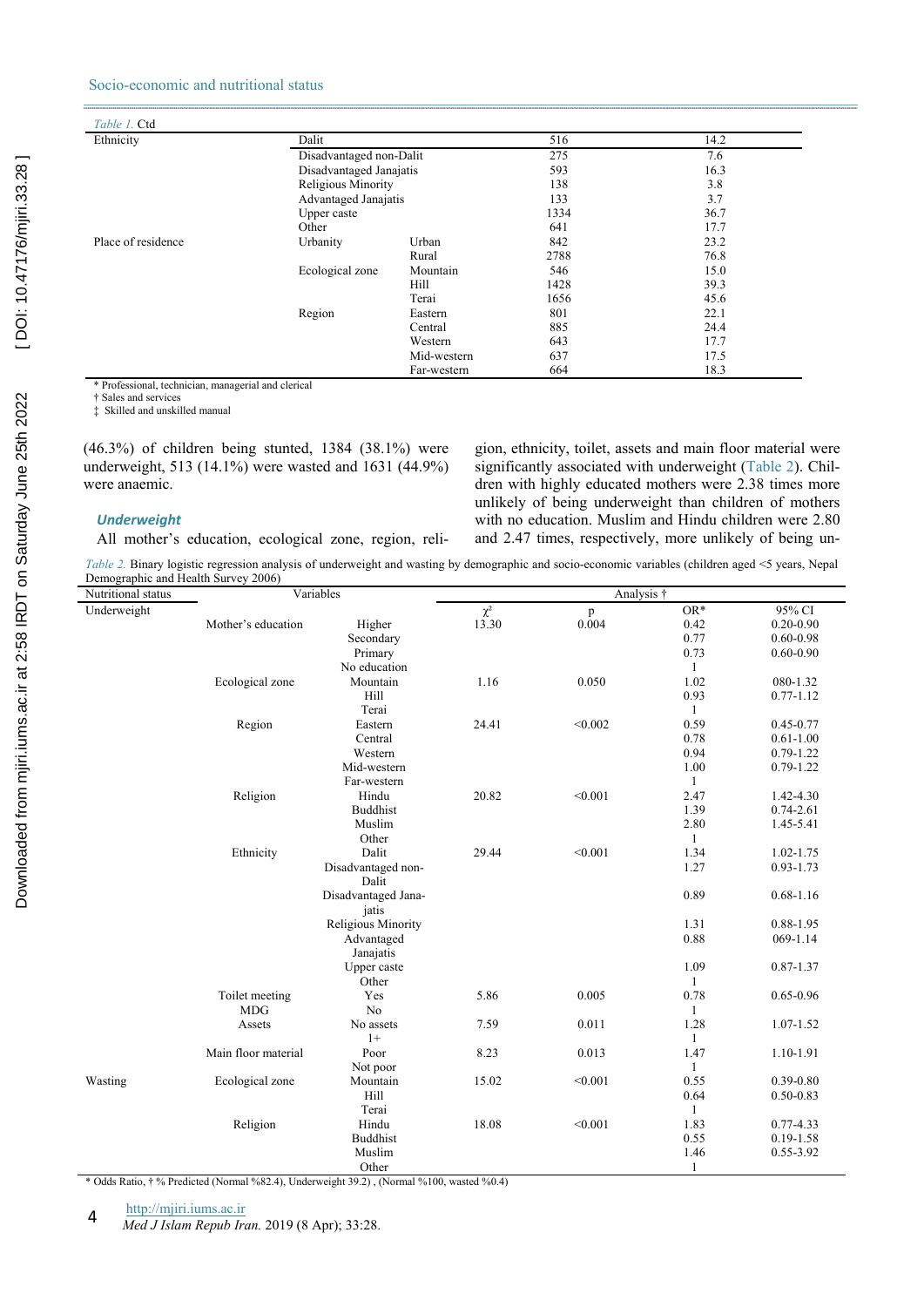derweight as compared with other religions including Buddhist and other minority religion groups. Children from the Dalit ethnic group were 1.34 times more unlikely of being underweight than the six ethnicities listed in Table 2, and children living in households with no assets were 1.28 more likely to be underweight as compared with others. When all the variables were entered into the model, 82.4% of normal children were correctly predicted as were 39.2% of underweight children. The overall p value was <0.001. When the interaction effects between independent variables were examined, the overall effect was not significant. Table 3 presents the results of analysis of the independent variables, which did not show significant association with underweight.

Binary logistic regression analysis for wasting (Table 2)

indicated that only ecological zone and religion showed a significant association with wasting. The model with all the variables predicted only 0.4% of wasted children but 100% of normal children. The overall p value was  $\leq 0.001$ . When the interaction effects between independent variables were examined, the overall effect was not significant. Table 4 presents the results of analysis of the independent variables, which did not show significant association with wasting.

#### *Stunting*

The results of the binary logistic regression analysis for stunting and normal children are presented in Table 5. Six variables were significantly associated with stunting, namely: mother's education, ecological zone, region, ethnicity, toilet and assets. Children whose mothers had higher education were 3.57 times more unlikely of being

*Table 3.* Binary logistic regression analysis of underweight by demographic and socio-economic variables (children aged <5 years, Nepal Demographic

| and Health Survey 2006) |                |          |            |       |               |
|-------------------------|----------------|----------|------------|-------|---------------|
| Variable                |                |          | Analysis † |       |               |
|                         |                | $\chi^2$ | p          | $OR*$ | 95% CI        |
| Father's education      | Higher         | 1.58     | 0.662      | 0.90  | $0.60 - 1.35$ |
|                         | Secondary      |          |            | 0.88  | $0/71 - 1.08$ |
|                         | Primary        |          |            | 0.95  | $0.78 - 1.16$ |
|                         | No education   |          |            | -1    |               |
| Father's occupation     | <b>PTMC</b>    | 5.61     | 0.221      | 0.66  | $0.43 - 1.01$ |
|                         | S & S          |          |            | 0.68  | $0.44 - 1.04$ |
|                         | Agricultural   |          |            | 0.79  | $0.53 - 1.18$ |
|                         | S & U Manual   |          |            | 0.73  | $0.49 - 1.11$ |
|                         | Unemployed     |          |            | -1    |               |
| Mother's occupation     | <b>PTMC</b>    | 6.34     | 0.174      | 1.10  | $0.53 - 2.31$ |
|                         | S & S          |          |            | 0.61  | 0.38-0.98     |
|                         | Agricultural   |          |            | 1.03  | $0.81 - 1.31$ |
|                         | S & U Manual   |          |            | 1.18  | $0.71 - 1.95$ |
|                         | Unemployed     |          |            | 1     |               |
| Place of residence      | Urban          | 4.39     | 0.062      | 0.80  | $0.66 - 0.99$ |
|                         | Rural          |          |            | 1     |               |
| Number of household     | $1-4$          | 0.18     | 0.671      | 0.96  | $0.81 - 1.14$ |
| members                 | $\geq 5$       |          |            |       |               |
| Drinking water meeting  | Yes            | 0.35     | 0.561      | 1.05  | 0.89-1.23     |
| <b>MDG</b>              | N <sub>o</sub> |          |            | 1     |               |
| Electricity             | Yes            | 2.52     | 0.113      | 0.86  | $0.72 - 1.04$ |
|                         | N <sub>0</sub> |          |            |       |               |
| Cooking fuel            | Not poor       | 0.001    | 0.982      | 1.01  | $0.60 - 1.46$ |
|                         | Poor           |          |            |       |               |
| Main walls material     | Poor           | 3.15     | 0.341      | 0.63  | $0.47 - 0.84$ |
|                         | Not poor       |          |            |       |               |
| Main roof material      | Poor           | 2.13     | 0.143      | 1.15  | 0.96-1.37     |
|                         | Not poor       |          |            |       |               |

\*Odds Ratio, † % Predicted (Normal %82.4), Underweight 39.2)

*Table 4.* Binary logistic regression analysis of wasting by socio-economic and demographic variables (children aged <5 years, Nepal Demographic and Health Survey 2006)

| Variable           |                         |          | Analysis † |       |               |
|--------------------|-------------------------|----------|------------|-------|---------------|
|                    |                         | $\chi^2$ | p          | $OR*$ | 95% CI        |
| Place of residence | Urban                   | 2.70     | 0.104      | 0.79  | $0.59 - 1.05$ |
|                    | Rural                   |          |            |       |               |
| Region             | Eastern                 | 2.73     | 0.952      | 0.61  | $0.43 - 0.86$ |
|                    | Central                 |          |            | 0.69  | $0.50 - 0.95$ |
|                    | Western                 |          |            | 0.66  | $0.47 - 0.94$ |
|                    | Mid-western             |          |            | 0.75  | $0.55 - 1.02$ |
|                    | Far-western             |          |            |       |               |
| Ethnicity          | Dalit                   | 7.35     | 0.253      | 1.05  | $0.75 - 1.48$ |
|                    | Disadvantaged non-Dalit |          |            | 1.02  | $0.69 - 1.51$ |
|                    | Disadvantaged Janajatis |          |            | 0.54  | 0.36-0.81     |
|                    | Religious Minority      |          |            | 0.45  | $0.24 - 0.76$ |
|                    | Advantaged Janajatis    |          |            | 0.29  | $0.11 - 0.75$ |
|                    | Upper caste             |          |            | 0.69  | 0.50-0.97     |
|                    | Other                   |          |            |       |               |

[DOI: 10.47176/mjiri.33.28]

*Wasting*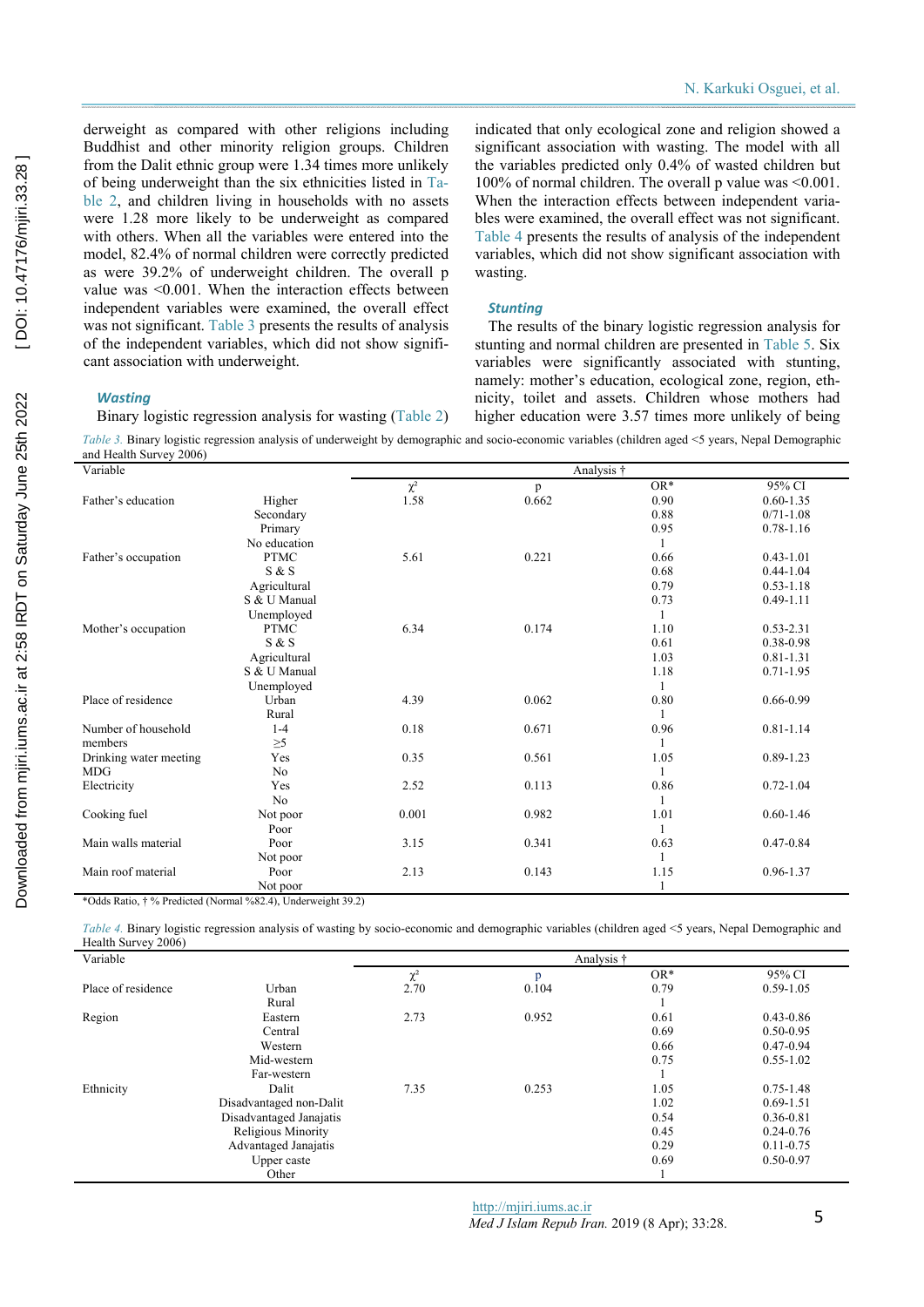# Socio-economic and nutritional status

| Table 4. Ctd                                          |                |      |       |              |               |
|-------------------------------------------------------|----------------|------|-------|--------------|---------------|
| Number of household members                           | $1 - 4$        | 0.38 | 0.531 | 0.93         | $0.73 - 1.18$ |
|                                                       | $\geq 5$       |      |       | 1            |               |
| Drinking water meeting MDG                            | Yes            | 0.64 | 0.424 | 1.09         | 0.88-1.36     |
|                                                       | N <sub>0</sub> |      |       | 1            |               |
| Toilet meeting MDG                                    | Yes            | 3.22 | 0.073 | 0.77         | $0.58 - 1.03$ |
|                                                       | No             |      |       | 1            |               |
| Electricity                                           | Yes            | 0.19 | 0.661 | 1.10         | $0.83 - 1.35$ |
|                                                       | No             |      |       | 1            |               |
| Cooking fuel                                          | Not poor       | 2.77 | 0.104 | 1.52         | 0.94-2.48     |
|                                                       | Poor           |      |       | $\mathbf{1}$ |               |
| Assets                                                | No assets      | 0.01 | 0.943 | 0.99         | $0.77 - 1.27$ |
|                                                       | $1+$           |      |       | $\mathbf{1}$ |               |
| Main floor material                                   | Poor           | 5.77 | 0.061 | 1.59         | 1.10-2.33     |
|                                                       | Not poor       |      |       | 1            |               |
| Main walls material                                   | Poor           | 4.95 | 0.074 | 0.51         | $0.33 - 0.78$ |
|                                                       | Not poor       |      |       | $\mathbf{1}$ |               |
| Main roof material                                    | Poor           | 0.72 | 0.401 | 0.90         | $0.70 - 1.15$ |
|                                                       | Not poor       |      |       | 1            |               |
| Father's education                                    | Higher         | 3.27 | 0.353 | 0.85         | $0.50 - 1.45$ |
|                                                       | Secondary      |      |       | 0.79         | $0.59 - 1.06$ |
|                                                       | Primary        |      |       | 0.97         | $0.75 - 1.27$ |
|                                                       | No education   |      |       | $\mathbf{1}$ |               |
| Mother's education                                    | Higher         | 6.34 | 0.151 | 0.85         | $0.50 - 1.45$ |
|                                                       | Secondary      |      |       | 0.79         | $0.59 - 1.07$ |
|                                                       | Primary        |      |       | 0.94         | $0.75 - 1.27$ |
|                                                       | No education   |      |       | $\mathbf{1}$ |               |
| Father's occupation                                   | <b>PTMC</b>    | 7.76 | 0.104 | 0.53         | $0.29 - 0.96$ |
|                                                       | S & S          |      |       | 0.69         | $0.38 - 1.24$ |
|                                                       | Agricultural   |      |       | 0.81         | $0.47 - 1.26$ |
|                                                       | S & U Manual   |      |       | 0.72         | $0.41 - 1.26$ |
|                                                       | Unemployed     |      |       | 1            |               |
| Mother's occupation                                   | <b>PTMC</b>    | 4.57 | 0.332 | 2.55         | 1.11-5.89     |
|                                                       | S & S          |      |       | 0.10         | $0.54 - 1.84$ |
|                                                       | Agricultural   |      |       | 1.01         | $0.74 - 1.38$ |
|                                                       | S & U Manual   |      |       | 1.10         | $0.52 - 2.25$ |
|                                                       | Unemployed     |      |       | 1            |               |
| * Odds Ratio, †% Predicted (Normal %100, wasted %0.4) |                |      |       |              |               |

*Table 5.* Binary logistic regression analysis of stunting and anaemia by demographic and socio-economic variables (children aged <5 years, Nepal Demographic and Health Survey 2006)

| $\epsilon$ . The grap mean $\epsilon$ is the set $\epsilon$ in $\epsilon$ , $\epsilon$ is the set of $\epsilon$<br>Nutritional status |                | Variables               |          | Analysis † |       |               |  |
|---------------------------------------------------------------------------------------------------------------------------------------|----------------|-------------------------|----------|------------|-------|---------------|--|
| Stunting                                                                                                                              |                |                         | $\chi^2$ | p          | $OR*$ | 95% CI        |  |
|                                                                                                                                       | Mother's       | Higher                  | 25.88    | < 0.001    | 0.28  | $0.14 - 0.57$ |  |
|                                                                                                                                       | education      | Secondary               |          |            | 0.58  | $0.46 - 0.74$ |  |
|                                                                                                                                       |                | Primary                 |          |            | 0.84  | $0.69 - 1.03$ |  |
|                                                                                                                                       |                | No education            |          |            |       |               |  |
|                                                                                                                                       | Ecological     | Mountain                | 10.14    | 0.001      | 1.42  | 1.11-1.82     |  |
|                                                                                                                                       | zone           | Hill                    |          |            | 1.30  | 1.08-1.57     |  |
|                                                                                                                                       |                | Terai                   |          |            |       |               |  |
|                                                                                                                                       | Region         | Eastern                 | 42.11    | < 0.001    | 0.49  | 0.38-0.64     |  |
|                                                                                                                                       |                | Central                 |          |            | 0.89  | $0.69 - 1.15$ |  |
|                                                                                                                                       |                | Western                 |          |            | 0.93  | $0.71 - 1.22$ |  |
|                                                                                                                                       |                | Mid-western             |          |            | 0.95  | $0.74 - 1.21$ |  |
|                                                                                                                                       |                | Far-western             |          |            |       |               |  |
|                                                                                                                                       | Ethnicity      | Dalit                   | 27.62    | < 0.001    | 1.76  | 1.33-2.33     |  |
|                                                                                                                                       |                | Disadvantaged non-Dalit |          |            | 1.92  | 1.39-2.68     |  |
|                                                                                                                                       |                | Disadvantaged Janajatis |          |            | 1.65  | $1.25 - 2.18$ |  |
|                                                                                                                                       |                | Religious Minority      |          |            | 1.08  | $0.68 - 1.74$ |  |
|                                                                                                                                       |                | Advantaged Janajatis    |          |            | 2.19  | 1.45-3.30     |  |
|                                                                                                                                       |                | Upper caste             |          |            | 1.11  | $0.75 - 1.66$ |  |
|                                                                                                                                       |                | Other                   |          |            |       |               |  |
|                                                                                                                                       | Toilet meeting | Yes                     | 7.84     | 0.005      | 0.76  | $0.62 - 092$  |  |
|                                                                                                                                       | <b>MDG</b>     | N <sub>0</sub>          |          |            |       |               |  |
|                                                                                                                                       | Assets         | No assets               | 9.42     | 0.002      | 1.33  | 1.11-1.59     |  |
|                                                                                                                                       |                | $1+$                    |          |            |       |               |  |

stunted than children of mothers with no education. Children living in the hills and mountains were 1.30 and 1.42 times, respectively, more probable of being stunted than children living in the Terai. On the other hand, the main regional differences were that children from the Eastern region were about 2.04 times more unlikely of being stunted than children from other regions. Children from the Advantaged Janajatis ethnic group were 2.19 times more probable of being stunted than the other ethnicities. Children of households without assets were 1.33 times more probable of being stunted than others. With all the variables in the model, 72.5% of normal children were

http://mjiri.iums.ac.ir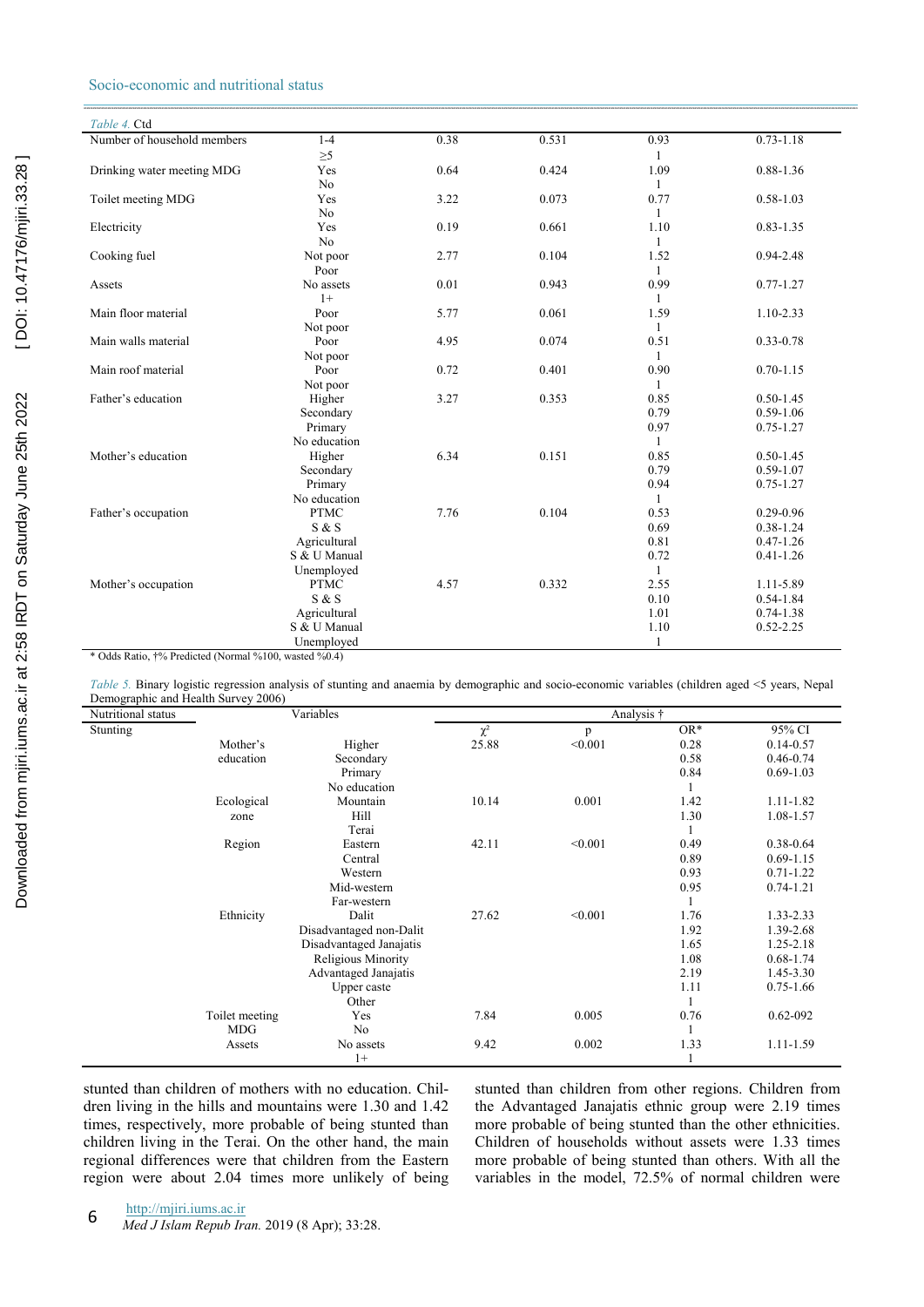| Anaemia | Ecological | Mountain    | 52.25 | < 0.001 | 0.66 | $0.51 - 0.83$ |
|---------|------------|-------------|-------|---------|------|---------------|
|         | zone       | Hill        |       |         | 0.52 | $0.44 - 0.62$ |
|         |            | Terai       |       |         |      |               |
|         | Region     | Eastern     | 19.65 | 0.001   | 0.64 | $0.50 - 0.82$ |
|         |            | Central     |       |         | 0.79 | $0.62 - 1.00$ |
|         |            | Western     |       |         | 0.98 | $0.76 - 1.27$ |
|         |            | Mid-western |       |         | 0.98 | $0.78 - 1.25$ |
|         |            | Far-western |       |         |      |               |

\* Odds Ratio, †% Predicted (Normal %100, wasted %0.4)

correctly predicted and so were 61.5% of stunted children. The overall p value was <0.001. When the interaction effects between independent variables were examined, the overall effect was not significant. Table 6 presents the results of analysis of the independent variables, which did not show significant association with stunting.

## *Anaemia*

Ecological zone and region were significantly associated with anaemia. Living in the Terai, and Far-western regions were all associated with greater risk of being anaemic (Table 5). Also, 72.3% of normal children and 45.9% of anaemic children were correctly predicted. The overall p value was <0.001. When the interaction effects between independent variables were examined, the overall effect was not significant. Table 7 presents the results of analysis of the independent variables, which did not show significant association with anaemia.

## **Discussion**

Undernutrition and anaemia are still public health problems in Nepalese children age <5 years old. Results from this study imply a long term burden of poor socioeconomic and demographic status.

Maternal education was significantly associated with underweight and stunting and children with educated mothers were less likely to be undernourished. Other Nepalese studies have found a strong association between maternal education and children's nutritional status. For example, it has been found that children of mothers with no education were 3.7 times more probable of being stunted than children of mothers who had passed the School Leaving Certificate (24). Many studies have highlighted the importance of maternal education as a key determinant of children's growth and nutritional status (25).

The influence of mother's education on child's nutritional status might be due to the fact that educated moth-

*Table 6.* Binary logistic regression analysis of stunting by demographic and socio-economic variables (children aged <5 years, Nepal Demographic and Health Survey 2006)

| Variable             |                 |          |       | Analysis †   |               |
|----------------------|-----------------|----------|-------|--------------|---------------|
|                      |                 | $\chi^2$ | p     | $OR*$        | 95% CI        |
| Father's education   | Higher          | 2.47     | 0.483 | 0.78         | $0.52 - 1.16$ |
|                      | Secondary       |          |       | 0.91         | $0.74 - 1.13$ |
|                      | Primary         |          |       | 1.02         | $0.83 - 1.25$ |
|                      | No education    |          |       | $\mathbf{1}$ |               |
| Father's occupation  | <b>PTMC</b>     | 5.76     | 0.322 | 0.59         | 0.38-0.92     |
|                      | S & S           |          |       | 0.47         | $0.30 - 0.73$ |
|                      | Agricultural    |          |       | 0.62         | $0.40 - 0.94$ |
|                      | S & U Manual    |          |       | 0.68         | $0.44 - 1.05$ |
|                      | Unemployed      |          |       | 1            |               |
| Mother's occupation  | <b>PTMC</b>     | 6.53     | 0.161 | 1.13         | $0.56 - 2.28$ |
|                      | S & S           |          |       | 0.70         | $0.46 - 1.10$ |
|                      | Agricultural    |          |       | 0.77         | $0.60 - 0.98$ |
|                      | S & U Manual    |          |       | 0.95         | 0.58-1.57     |
|                      | Unemployed      |          |       | 1            |               |
| Place of residence   | Urban           | 4.58     | 0.242 | 0.73         | $0.59 - 0.89$ |
|                      | Rural           |          |       | 1            |               |
| Number of household  | $1 - 4$         | 0.63     | 0.431 | 0.93         | $0.79 - 1.11$ |
| members              | $\geq 5$        |          |       | 1            |               |
| Religion             | Hindu           | 1.03     | 0.604 | 1.23         | $0.76 - 1.99$ |
|                      | <b>Buddhist</b> |          |       | 1.33         | $0.76 - 2.32$ |
|                      | Muslim          |          |       | 1.45         | 0.86-2.75     |
|                      | Other           |          |       | 1            |               |
| Drinking water meet- | Yes             | 0.20     | 0.651 | 1.04         | 0.88-1.22     |
| ing MDG              | N <sub>o</sub>  |          |       | 1            |               |
| Electricity          | Yes             | 0.30     | 0.583 | 0.95         | $0.79 - 1.14$ |
|                      | N <sub>0</sub>  |          |       | 1            |               |
| Cooking fuel         | Not poor        | 6.52     | 0.071 | 0.63         | $0.44 - 0.90$ |
|                      | Poor            |          |       | 1            |               |
| Main floor material  | No assets       | 2.52     | 0.114 | 1.23         | 0.95-1.59     |
|                      | $1+$            |          |       | 1            |               |
| Main walls material  | Poor            | 1.59     | 0.212 | 0.84         | $0.63 - 1.11$ |
|                      | Not poor        |          |       | 1            |               |
| Main roof material   | Poor            | 2.76     | 0.091 | 1.17         | $0.97 - 1.41$ |
|                      | Not poor        |          |       | 1            |               |

\* Odds Ratio, † % Predicted (Normal %72.5.1, stunted %61.5)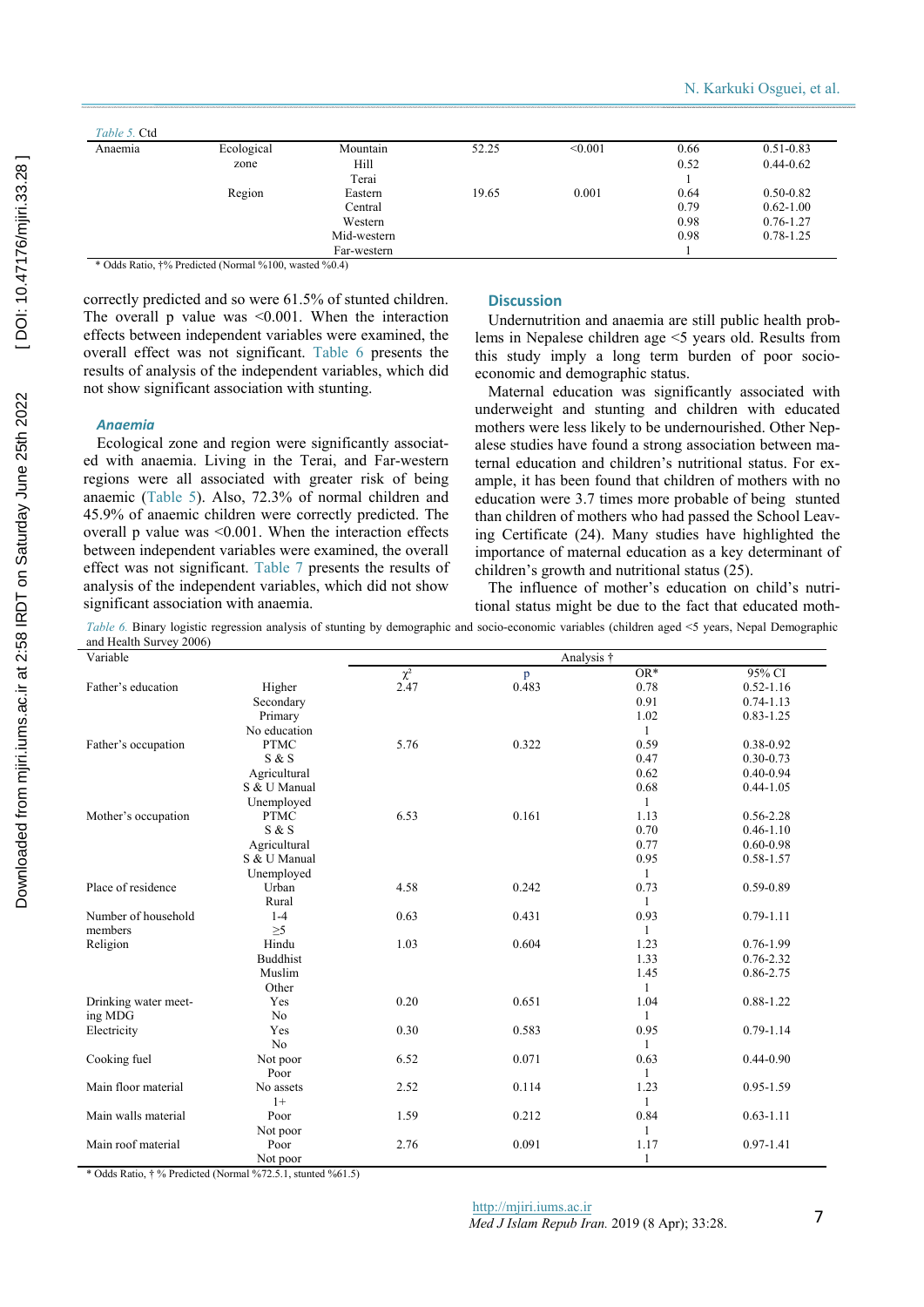## Socio-economic and nutritional status

*Table 7.* Binary logistic regression analysis of anaemia by demographic and socio-economic variables (children aged <5 years, Nepal Demographic and Health Survey 2006)

| Variable                                                     |                         | Analysis † |       |              |               |  |
|--------------------------------------------------------------|-------------------------|------------|-------|--------------|---------------|--|
|                                                              |                         | $\chi^2$   | p     | $OR*$        | 95% CI        |  |
| Place of residence                                           | Urban                   | 5.47       | 0.08  | 1.37         | $1.13 - 1.65$ |  |
|                                                              | Rural                   |            |       | 1            |               |  |
| Ethnicity                                                    | Dalit                   | 8.26       | 0.06  | 1.36         | 1.05-1.78     |  |
|                                                              | Disadvantaged non-Dalit |            |       | 1.07         | $0.78 - 1.46$ |  |
|                                                              | Disadvantaged Janajatis |            |       | 1.40         | 1.08-1.83     |  |
|                                                              | Religious Minority      |            |       | 1.35         | 0.98-1.56     |  |
|                                                              | Advantaged Janajatis    |            |       | 1.29         | $0.83 - 1.98$ |  |
|                                                              | Upper caste             |            |       | 1.47         | 1.15-1.87     |  |
|                                                              | Other                   |            |       | $\mathbf{1}$ |               |  |
| Religion                                                     | Hindu                   | 1.26       | 0.53  | 1.01         | $0.64 - 1.59$ |  |
|                                                              | <b>Buddhist</b>         |            |       | 1.20         | $0.71 - 2.04$ |  |
|                                                              | Muslim                  |            |       | 1.32         | 0.86-2.28     |  |
|                                                              | Other                   |            |       | $\mathbf{1}$ |               |  |
| Number of household                                          | $1 - 4$                 | 0.61       | 0.44  | 0.94         | $0.80 - 1.10$ |  |
| members                                                      | $\geq 5$                |            |       | $\mathbf{1}$ |               |  |
| Drinking water meet-                                         | Yes                     | 1.61       | 0.21  | 0.91         | $0.78 - 1.10$ |  |
| ing MDG                                                      | N <sub>0</sub>          |            |       | 1            |               |  |
| Toilet meeting MDG                                           | Yes                     | 3.55       | 0.06  | 1.20         | $0.10 - 1.44$ |  |
|                                                              | N <sub>0</sub>          |            |       | $\mathbf{1}$ |               |  |
| Electricity                                                  | Yes                     | 0.05       | 0.82  | 0.98         | $0.82 - 1.17$ |  |
|                                                              | No                      |            |       | $\mathbf{1}$ |               |  |
| Cooking fuel                                                 | Not poor                | 1.76       | 0.19  | 1.24         | $0.90 - 1.70$ |  |
|                                                              | Poor                    |            |       | 1            |               |  |
| Assets                                                       | No assets               | 0.67       | 0.41  | 0.93         | $0.78 - 1.11$ |  |
|                                                              | $1+$                    |            |       | $\mathbf{1}$ |               |  |
| Main floor material                                          | Poor                    | 2.26       | 0.13  | 1.20         | $0.95 - 1.52$ |  |
|                                                              |                         |            |       |              |               |  |
|                                                              | Not poor                |            |       | $\mathbf{1}$ |               |  |
| Main walls material                                          | Poor                    | 1.82       | 0.17  | 1.20         | $0.92 - 1.57$ |  |
|                                                              | Not poor                |            |       | $\mathbf{1}$ |               |  |
| Main roof material                                           | Poor                    | 0.03       | 0.87  | 1.02         | $0.85 - 1.21$ |  |
|                                                              | Not poor                |            |       | $\mathbf{1}$ |               |  |
| Father's education                                           | Higher                  | 0.39       | 0.943 | 1.06         | $0.73 - 1.52$ |  |
|                                                              | Secondary               |            |       | 1.05         | $0.86 - 1.30$ |  |
|                                                              | Primary                 |            |       | 1.01         | $0.83 - 1.22$ |  |
|                                                              | No education            |            |       | $\mathbf{1}$ |               |  |
| Mother's education                                           | Higher                  | 3.03       | 0.391 | 1.11         | $0.64 - 1.93$ |  |
|                                                              | Secondary               |            |       | 1.18         | $0.94 - 1.49$ |  |
|                                                              | Primary                 |            |       | 1.15         | $0.95 - 1.40$ |  |
|                                                              | No education            |            |       | $\mathbf{1}$ |               |  |
| Father's occupation                                          | <b>PTMC</b>             | 2.75       | 0.602 | 1.03         | $0.66 - 1.52$ |  |
|                                                              | S & S                   |            |       | 1.15         | $0.76 - 1.75$ |  |
|                                                              | Agricultural            |            |       | 1.10         | $0.74 - 1.62$ |  |
|                                                              | S & U Manual            |            |       | 0.98         | $0.66 - 1.47$ |  |
|                                                              | Unemployed              |            |       | $\mathbf{1}$ |               |  |
| Mother's occupation                                          | <b>PTMC</b>             | 6.93       | 0.071 | 1.14         | $0.60 - 2.17$ |  |
|                                                              | S & S                   |            |       | 1.23         | $0.83 - 1.81$ |  |
|                                                              | Agricultural            |            |       | 0.84         | $0.67 - 1.10$ |  |
|                                                              | S & U Manual            |            |       | 1.52         | $0.92 - 2.51$ |  |
|                                                              | Unemployed              |            |       | 1            |               |  |
| $\sim$ 0.11 m $\sim$<br>$\mathbf{r}$<br>$\ddot{\phantom{1}}$ | $4 - 0$                 |            |       |              |               |  |

\* Odds Ratio, † % Predicted (Normal %72.3, anaemic %45.9)

ers not only invest in their children's food ingredients, but also in their health and education. Additionally, they may be more likely to realise when their children are ill and seek health care earlier (26).

Children living in the Terai were more likely to be underweight and wasted while children from the mountain zones were more probable of being stunted. These findings are in agreement with WHO reports which show a higher prevalence of childhood chronic undernutrition in those living in the mountains (27). The high prevalence of undernutrition in the mountains might be explained by the harsh terrain, difficult transportation, remoteness and lack of communication and health facilities in this zone. Also, mountains are economically less developed in comparison with hills and Terai. For example, the per capita income

and share in national income are lowest in the mountains and highest in the Terai (28).

Western districts are less developed than Eastern regions with regards to their economic infrastructure, job market and transportation. Also, they have less favourable natural factors needed for productive farming such as the quality of farming soil, the amount of rainfall and duration of crop growing season (29). This pattern has been seen in other reports including the 2009 UN World Food Program report from Nepal (28).

Children from the Terai and western region were more anaemic as compared with children living in the hills and mountains. Also, lower consumption of iron-rich foods has been reported in the Western region (12). It should be noted that in the current report the haemoglobin concen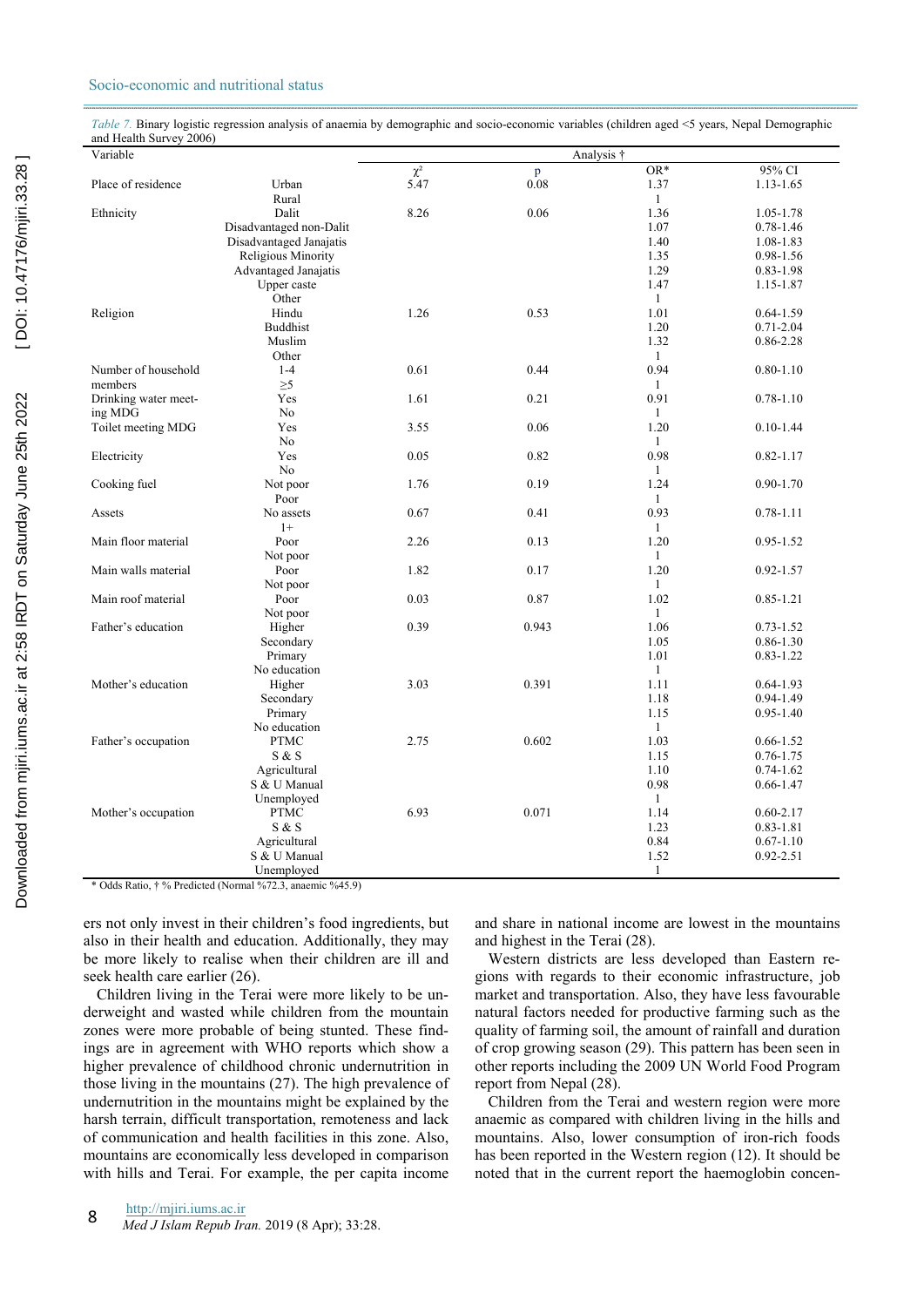tration has been adjusted with altitude.

Muslim children were significantly more underweight and wasted than children from other religions. These findings are in agreement with other studies, e.g. a report from India showing that the rate of undernutrition in Christian children is less than Muslim and Hindu children (30).

This study showed that stunting and underweight had significant association with ethnicity of children, and especially, compared with other ethnicities, children of Dalit and Advantaged Janajatis showed higher rates of underweight and stunting, respectively. In agreement with the current study, Sapkota and Gurung reported that ethnicity was one of the determinants of child's stunting in disadvantaged ethnic group in Nepal (31).

The general finding was that households with a poorer standard of living also tend to have worse child nutritional status. This improvement of children's nutritional status with access to a sanitary latrine is in agreement with reports from other countries in South Asia (32), South America (33), and South and Central Africa (34) and could be primarily attributed to the household wealth and the decreased incidence of water-borne diseases, leading particularly to diarrhoea (35).

It was observed that the risk of a child being underweight and stunted was 1.28 and 1.33 times greater, respectively, in households who had no assets compared with households who had one or more assets. Similar results have been reported from other countries including India (36) and Bangladesh, which have shown that ownership of assets was associated with lower risk of severe or moderate stunting in children under five years old (37).

With regards to household construction materials, children living in households with poorer main floor material were more underweight than others living in not poor condition. Depending on their wealth, Nepalese families use local materials for construction of their houses (38).

According to the UNICEF conceptual framework of the causes of children's undernutrition, inadequate intake of nutrients (both quality and quantity) and disease are the two most important causes of undernutrition, which are further compromised by poor access to food, water, sanitation and health services. These causes are commonly referred to as food, care and health, which at the household level, are affected by basic factors such as income, maternal education, and other socio-economic and demographic factors (39). Therefore, evaluation of the relationship of socio-economic and demographic factors with children's nutritional abnormalities and anaemia is necessary in order to understand the underlying causes of these problems in Nepal.

It should be noted that in children, wasting is the result of acute undernutrition, while stunting is the result of chronic undernutrition and underweight is the result of both acute and chronic undernutrition. The first 1000 days of life is the time when there is a high risk for development of stunting, which continues in childhood (40). Therefore, it is to be expected that wasting would show a weaker association with socio-economic factors than underweight and that stunting would show stronger associations with these variables. This is the case in the current study.

It should be noted that there are hypotheses that link the household development over time to the risks of undernutrition (41). However, in this study, it should be taken into consideration that there are limits on the extent of causal inference that can be made from this report. High internal validity depends on the design of the research, implementation, analysis of trial and data collection with minimal bias. Since, this was a cross-sectional study using a standardised questionnaire which did not cover all aspects of nutrition, and exposure and outcome were measured at the same time, it was not possible to prove that the exposure variables were responsible for the outcome variables. Also, in spite of having a large sample size, when the result appeared significant, they only explained a small amount of the variance as the value of effect size was small.

#### **Conclusion**

The overall priority for nutritional health policy in Nepal should be reduction of undernutrition, as it profoundly affects children's health and development and as the high prevalence of stunting indicates that it is a long term problem. Geographical distribution of families should be considered for implementation of nutritional policies. In Nepal, special attention should be paid to the mountain zones especially in the Mid- and Far-western regions. Also, ethnicity, as one of the determinants of child nutritional status, should be considered. Maternal education should be targeted by authorities in Nepal in order to reduce children's undernutrition. As one of the causes of anaemia in Nepal is iron deficiency anaemia, the national iron supplementation program should be strongly continued with full coverage of high risk groups (children less than five years old).

## *Conflict of Interests*

The authors declare that they have no competing interests.

#### **References**

- 1. Walker SP, Wachs TD, Gardner JM, Lozoff B, Wasserman GA, Pollitt E, et al. Child development: risk factors for adverse outcomes in developing countries. Lancet. 2007;369(9556):145-157.
- 2. United Nations Children's Fund. Tracking progress on child and maternal nutrition. New York: UNICEF; 2009.
- 3. World Health Organization. Child growth standards: length/heightfor-age, weight-for-age, weight-for-length, weight-for-height and body mass index-for-age: methods and development Geneva, Switzerland: WHO: 2006.
- 4. de Onis M, Blossner M, Borghi E. Prevalence and trends of stunting among pre-school children, 1990-2020. Public Health Nutr. 2012; 15(1):142-148.
- 5. Lutter CK, Daelmans BM, de Onis M, Kothari MT, Ruel MT, Arimond M, et al. Undernutrition, poor feeding practices, and low coverage of key nutrition interventions. Pediatrics. 2011;128(6): e1418-1427.
- 6. McLean E, Cogswell M, Egli I, Wojdyla D, de Benoist B. Worldwide prevalence of anaemia, WHO Vitamin and Mineral Nutrition Information System, 1993-2005. Public Health Nutr. 2009;12(4):444- 454.
- 7. Martorell R, Leslie J, Moock PR. Characteristics and determinants of child nutritional status in Nepal. Am J Clin Nutr. 1984;39(1):74-86.
- 8. Hosono S, Okazaki M, Kagimoto S, Ogawa K, Matunaga K, Oishi T,

http://mjiri.iums.ac.ir